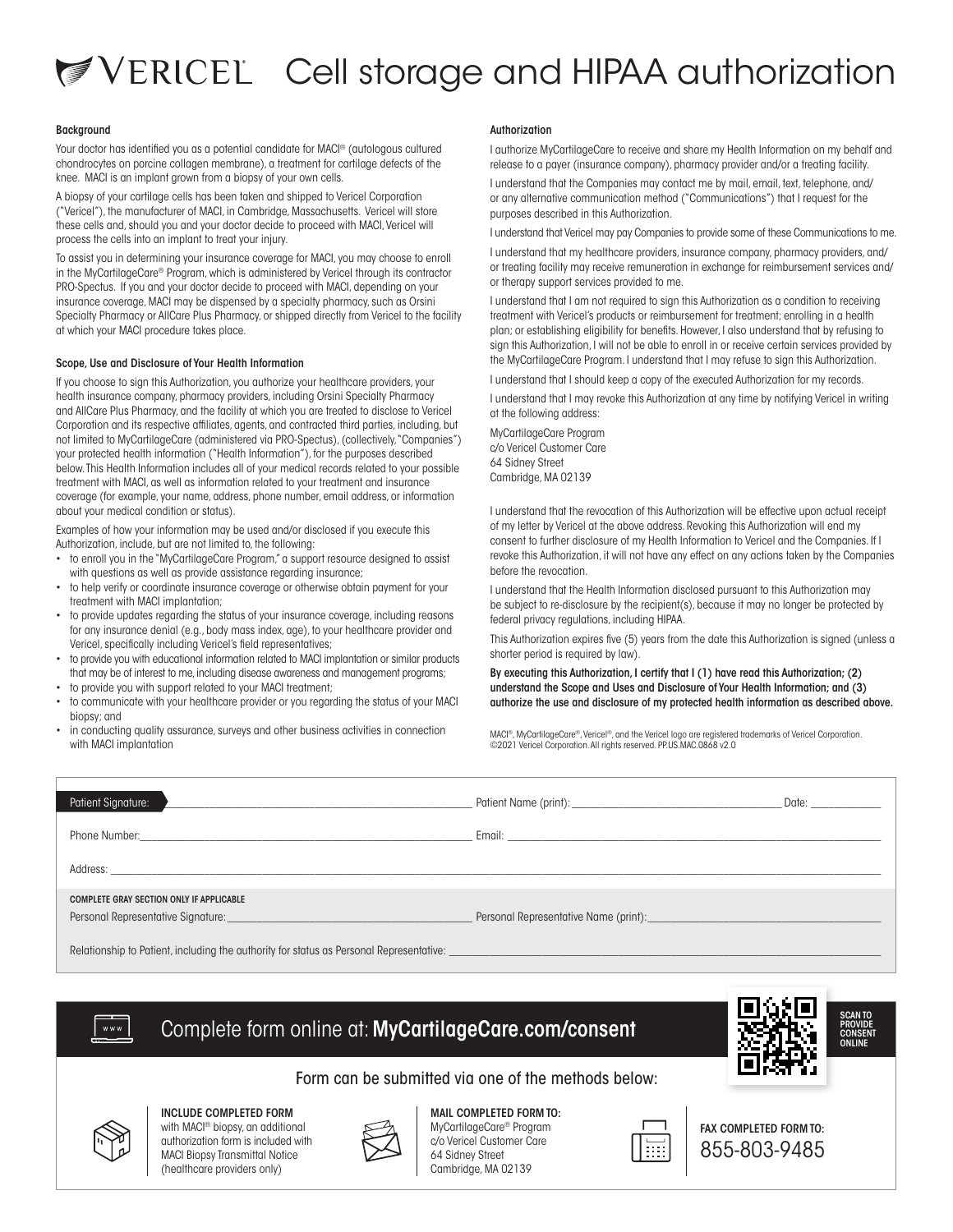## PAYMENT AUTHORIZATION AND ASSIGNMENT OF BENEFITS

I hereby authorize AllCare Plus Pharmacy to submit claims on my behalf directly to the applicable third party payor, and hereby authorize, and assign my right to AllCare Plus Pharmacy (or its legal representative) to receive payment from such third party payor. In the event AllCare Plus Pharmacy submits a claim on my behalf and the reimbursement check comes directly to me, I will sign it and endorse the back of the check to read "Payable to the order of AllCare Plus Pharmacy" and will mail such check to AllCare Plus Pharmacy within five (5) working days. I understand that even if a third party payor reimburses AllCare Plus Pharmacy for services provided, I will remain responsible for, and will promptly pay AllCare Plus Pharmacy any applicable co-payment, deductible or other payments for which I am obligated. I acknowledge and agree this assignment shall not extinguish or diminish my obligation to pay the full fee owed to AllCare Plus Pharmacy for services rendered in the event such amount is not reimbursed by a third party payor and, in such event, I agree to promptly make such payment to AllCare Plus Pharmacy.

## CONSENT FOR TREATMENT

I understand that my treatment is under the control of my physician, and that AllCare Plus Pharmacy is not acting as my case manager.

#### ACKNOWLEDGEMENT OF PRIVACY PRACTICES

My signature below acknowledges that I have been provided with and agree to the terms of the privacy policies and practices of AllCare Plus Pharmacy set forth in the Notice of Privacy Practices. A copy of the current Notice of Privacy Practices is available at www.allcarepluspharmacy.com.

#### **CERTIFICATION**

My signature below certifies that I have read this Assignment of Benefits/ Consent and Acknowledgement, that I consent to the payment terms, to participate in the MyCartilageCare® Program and, as described above, to receive certain services and products from AllCare Plus Pharmacy, unless otherwise elected above.

| Patient Signature:                                                                                                                                                                                                                                                               |                                                                                                                                                | Date: the contract of the contract of the contract of the contract of the contract of the contract of the contract of the contract of the contract of the contract of the contract of the contract of the contract of the cont |  |  |  |  |
|----------------------------------------------------------------------------------------------------------------------------------------------------------------------------------------------------------------------------------------------------------------------------------|------------------------------------------------------------------------------------------------------------------------------------------------|--------------------------------------------------------------------------------------------------------------------------------------------------------------------------------------------------------------------------------|--|--|--|--|
|                                                                                                                                                                                                                                                                                  |                                                                                                                                                |                                                                                                                                                                                                                                |  |  |  |  |
|                                                                                                                                                                                                                                                                                  |                                                                                                                                                |                                                                                                                                                                                                                                |  |  |  |  |
| <b>COMPLETE GRAY SECTION ONLY IF APPLICABLE</b><br>Relationship to Patient, including the authority for status as Personal Representative: entertainment of the content of the content of the content of the content of the content of the content of the content of the content |                                                                                                                                                |                                                                                                                                                                                                                                |  |  |  |  |
| <b>SCANTO</b><br><b>PROVIDE</b><br>Complete form online at: MyCartilageCare.com/consent<br>www<br><b>CONSENT</b><br><b>ONLINE</b>                                                                                                                                                |                                                                                                                                                |                                                                                                                                                                                                                                |  |  |  |  |
| Form can be submitted via one of the methods below:                                                                                                                                                                                                                              |                                                                                                                                                |                                                                                                                                                                                                                                |  |  |  |  |
| <b>INCLUDE COMPLETED FORM</b><br>with MACI <sup>®</sup> biopsy, an additional<br>authorization form is included with<br><b>MACI Biopsy Transmittal Notice</b><br>(healthcare providers only)                                                                                     | <b>MAIL COMPLETED FORM TO:</b><br>MyCartilageCare <sup>®</sup> Program<br>c/o Vericel Customer Care<br>64 Sidney Street<br>Cambridge, MA 02139 | <b>FAX COMPLETED FORM TO:</b><br>m<br>855-803-9485                                                                                                                                                                             |  |  |  |  |

MACl®, MyCartilageCare®, Vericel®, and the Vericel logo are registered trademarks of Vericel Corporation.<br>©2021 Vericel Corporation. All rights reserved. PP.US.MAC.0868 v2.0